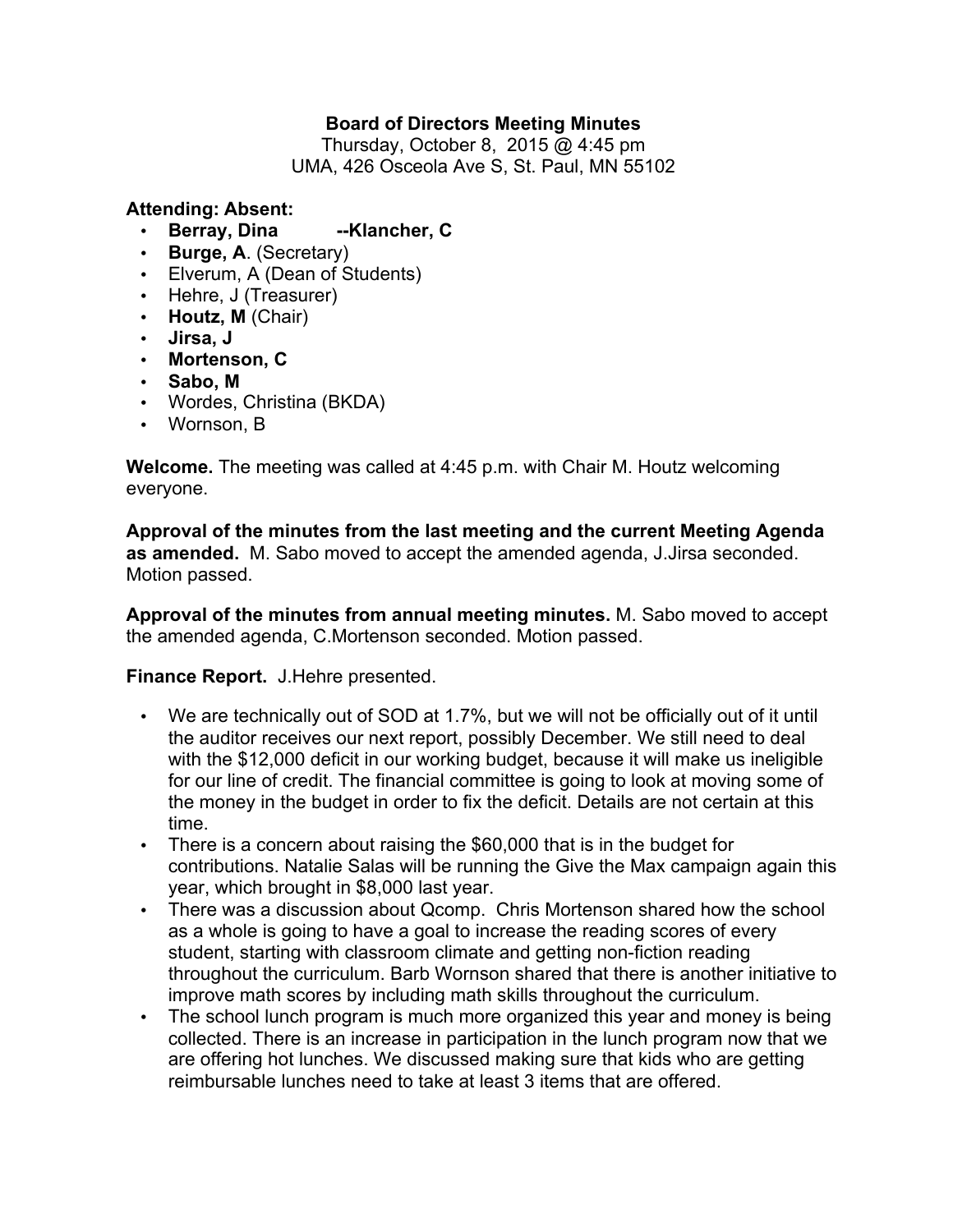M. Sabo motioned to accept the financial report. A. Burge seconded. Motion passed

- John Hehre put the UMA story into the Turnaround Management Association Award and won the Turnaround of the Year Award and will be presenting it January 21, 2016. Congratulations to John, Kara Gaffy and everyone who was involved in the turnaround!
	- Approve a Policy for Deposits and Investments--The policy was introduced in June 2013 but was never officially adopted in the minutes. We are moving to approve that same policy to make it official. M. Sabo motioned to approve the policy. J. Jirsa seconded. Motion passed. (J. Hehre will be looking at the policy and will bring it to the meeting next month if there are any amendments that need to be made.)
	- Teacher Compensation--We are not in a position to look at this at this time, but we will revisit this in January after we have a better idea of our expenditures.
	- Committee Control and Budgeting--J. Jirsa brought up that it should be able to have some control in the budget over how money is spent for their area of concern. This is a good discussion now that the CSP Grant is ending.

**Facilities Report.** Barb Wornson presented. Tom Pfannenstiel would like a timeline before more discussion happens. No meeting took place this past month, but one will need to happen soon.

## **Director's Report**. Barb Wornson presented.

- Enrollment Update--66 sixth graders, 73 seventh graders, 112 eighth graders =251 Middle School; 9 ninth graders, 11 eleventh graders = 20 High School (Data from Infinite Campus) The state is reporting 264 ADMs. Barb is going to investigate the discrepancy.
- Board Packet Policy--C. Mortenson requested that the Enrollment Update be admitted in writing in the board packet rather than verbally at the meeting. It should also include the messages that go out to the parents. It was also suggested that the chair of each committee should also put together a summary report for the board meetings.
- Board Training Update--Chris and Christie will be going to training soon.
- Procedure for Board Elections--tabled for November Board Meeting
- Incident that occurred at school --Amy Elverum explained to the board about the altercation that occurred yesterday between two 7th grade students which ended with one student be brought to the hospital. (He has a concussion and is not currently in school.) The student is who was the aggressor is Special Education and needs to go through a Manifestation in order to decide what will happen.The incident escalated quickly and during passing time. Staff and students responded quickly and appropriately.
- **High School Planning Committee Update**--The committee has met twice this past month. Chris Mortenson, Denise Goldman, Mary Henry, Jamie Fitzgerald, Adam